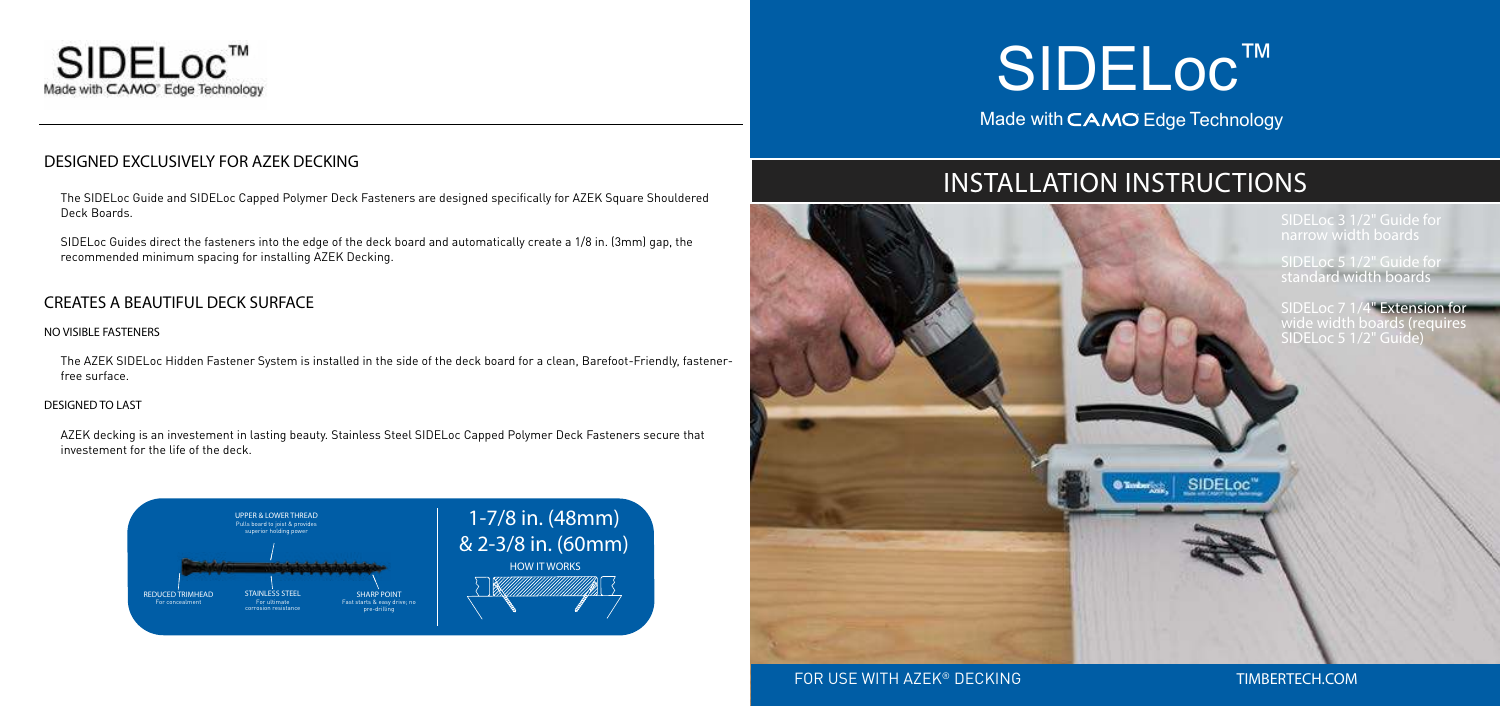#### Attention:

To ensure proper performance of the SIDELoc Guide, it is important to regularly check the Screw Guides for deck material build-up. If material is present, use the SIDELoc Driver Bit to clear the Screw Guides.





The SIDELoc Hidden Fastener System is your key to installing a beautiful, fastener-free surface on capped polymer decking. Designed specifically for AZEK Square Shouldered Deck Boards, SIDELoc Capped Polymer Deck Fasteners (referred to as SIDELoc Screws), SIDELoc Guide, and SIDELoc Driver Bits are all a part of the SIDELoc System—each product was engineered to work exclusively within the system. Using tools, guides, fasteners, or bits from other brands will impair performance and won't produce the desired results.

## AZEK SIDELoc Hidden Fastener System Introduction

## General Information

#### SIDELoc Guide Schematic

The SIDELoc Guide directs SIDELoc Screws into the side of the deck board and into the joist. Use SIDELoc Guides on any 3 1/2"–7 1/4" (89mm–184mm) wide solid capped polymer deck board. No predrilling is required, and the SIDELoc Guides provide automatic 1/8" (3mm) spacing between deck boards.



## Adjusting the Tool

Loosen the Thumb Dial to adjust the Spacer Teeth to fit the width of the deck boards you are using. Once you have achieved a snug fit on the board, tighten the Thumb Dial to hold the position.

#### SIDELoc 7 1/4" Extension

Position the SIDELoc Guide over the edge of the high side of the joist so the screw is fastened completely into the joist when fully driven. For precise positioning, draw a line where the board intersects with the joist. Position the SIDELoc Guide so the middle of the Screw Guide rests over the line, then drive the screw. Repeat this process down the length of the deck board on both edges.

#### Using a SIDELoc Guide on 45° Angled Installations:

## Installing Deck Boards with SIDELoc Guides

If the board next to the structure runs parallel to the structure, it may be necessary to face-fasten the inside edge of that board:

- 1. Place the board snug to the structure and mark where you'll drive the SIDELoc Screws into the joist.
- 2. Move the board away from the structure, position the SIDELoc Guide over the mark, and drive the SIDELoc screw half an inch (12.7mm) into the board. Repeat at every mark.
- 3. Push the board up to the structure with the SIDELoc Screws on the outside edge of the board and drive the SIDELoc Screws the rest of the way. Face fasten the inside edge with Cortex or TOPLoc for AZEK.

Another fastening option is to face fasten both edges of the first board.

#### SET:

Beginning on one end of the deck board, squeeze the Trigger Handle of the SIDELoc Guide and set the Guide over the deck board centered over the joist. With the tool feet flat on the surface of the board, release the Trigger Handle, allowing the Spacer Teeth to grip the deck board–a properly adjusted Guide clamps securely to the board.

With the SIDELoc Guide in place on the deck board, push the deck board snugly against the previous board. The Spacer Teeth automatically provides a 1/8" (3mm) gap between the boards.



LOAD:



With the SIDELoc Guide set on the board, place a SIDELoc Screw into each of the Screw Guides.

Hold the Tool Handle (which is not intended to be weight-bearing) and start driving the SIDELoc Screw on the outside edge of the board running the drill at full speed. Let the screw do the work—forcing the screw can result in mushrooming or splitting.

Once you've started the screw, gently increase pressure. When the shoulder of the Driver Bit reaches the Screw Guide, you are finished driving the screw. Follow the same steps to fasten the inside edge of the board. Continue this process down the length of the board until you've installed the entire board. Do not skip any joists.

#### Fastening the Board Next to the Structure:

DRIVE:



#### Once you've fastened the board next to the structure, installing the rest of the boards is as easy as

You will need the following products to install your capped polymer deck:

- SIDELoc Screws: available in Fastener Packs of 350, 700, and 1750
- SIDELoc Guide: SIDELoc 5 1/2" or SIDELoc 3 1/2"
- For wide width boards, use the SIDELoc 7 1/4" Extension
- SIDELoc Driver Bit (included with SIDELoc Screws)
- Driver Bits set the depth of drive making it impossible to overdrive the screw
- Drill—for maximum driving efficiency, set the drill speed to the highest drill setting

Installing wide boards? Attach the SIDELoc 7 1/4" Extension to the SIDELoc 5 1/2" Guide to easily fasten 7 1/4" boards.

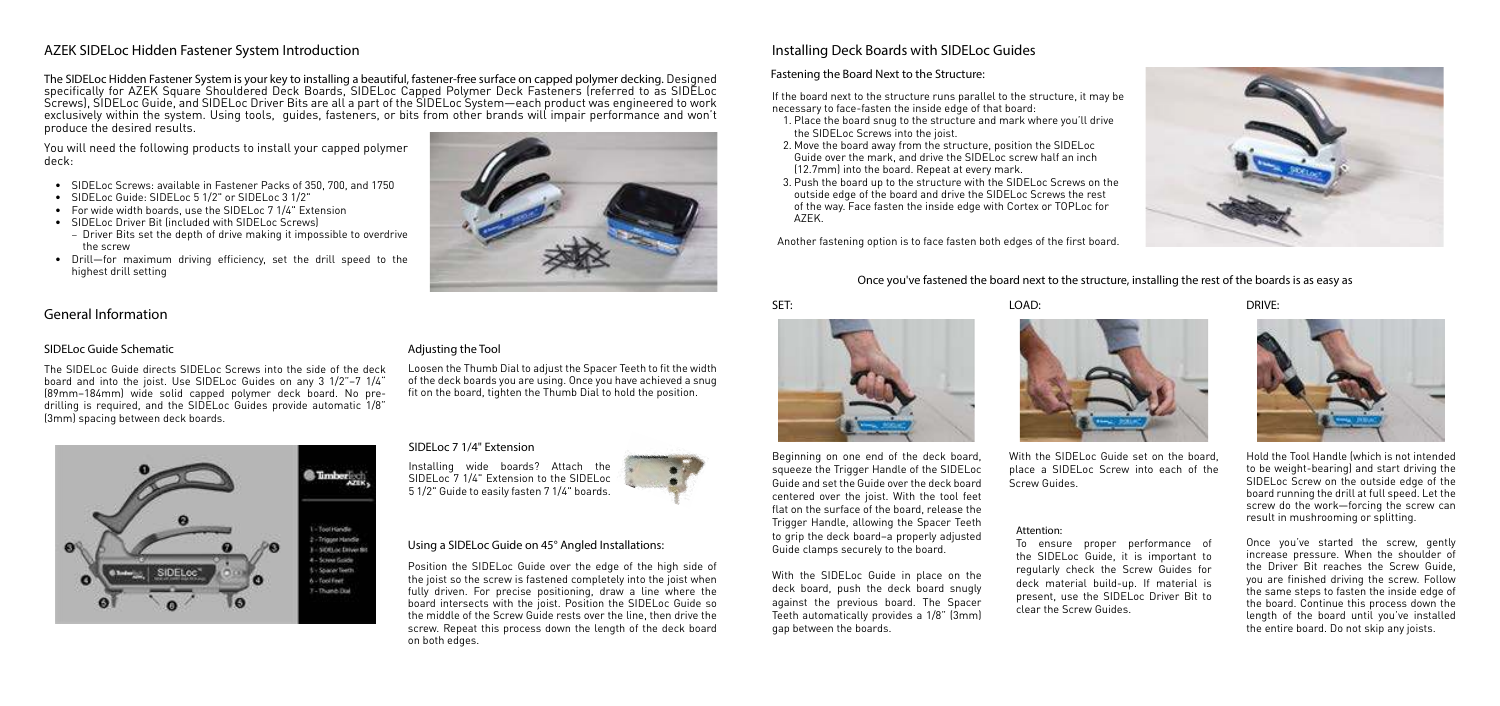

## DISEÑADA PARA LOS ENTARIMADOS AZEK

La guía de SIDELoc y los sujetadores para entarimado recubierto de polímero de SIDELoc están diseñados específicamente para los entarimados AZEK.

SIDELoc guía los sujetadores hasta el borde de las tablas del entarimado, y se crea automáticamente un ESPACIO de 3 mm, la separación mínima recomendada para instalar los entarimados AZEK.

## HERMOSA SUPERFICIE DE ENTARIMADO

#### LOS SUJETADORES NO SON VISIBLES

El sistema de sujeción SIDELoc se instala al costado de las tablas del entarimado para tener una superficie limpia y sin sujetadores.

#### APTA PARA CAMINAR DESCALZO

Con el sistema de sujeción SIDELoc el entarimado tendrá una superficie lisa y apta para caminar descalzo.

#### DISEÑADO PARA QUE PERDURE

Los entarimados AZEK son una inversión en belleza perdurable. Los sujetadores de acero inoxidable para entarimado recubierto de polímero de SIDELoc son una inversión que durará toda la vida útil del entarimado.



## INSTRUCCIONES DE INSTALACIÓN





## PARA USO CON AZEK® DECKING THE TIMBERTECH.COM